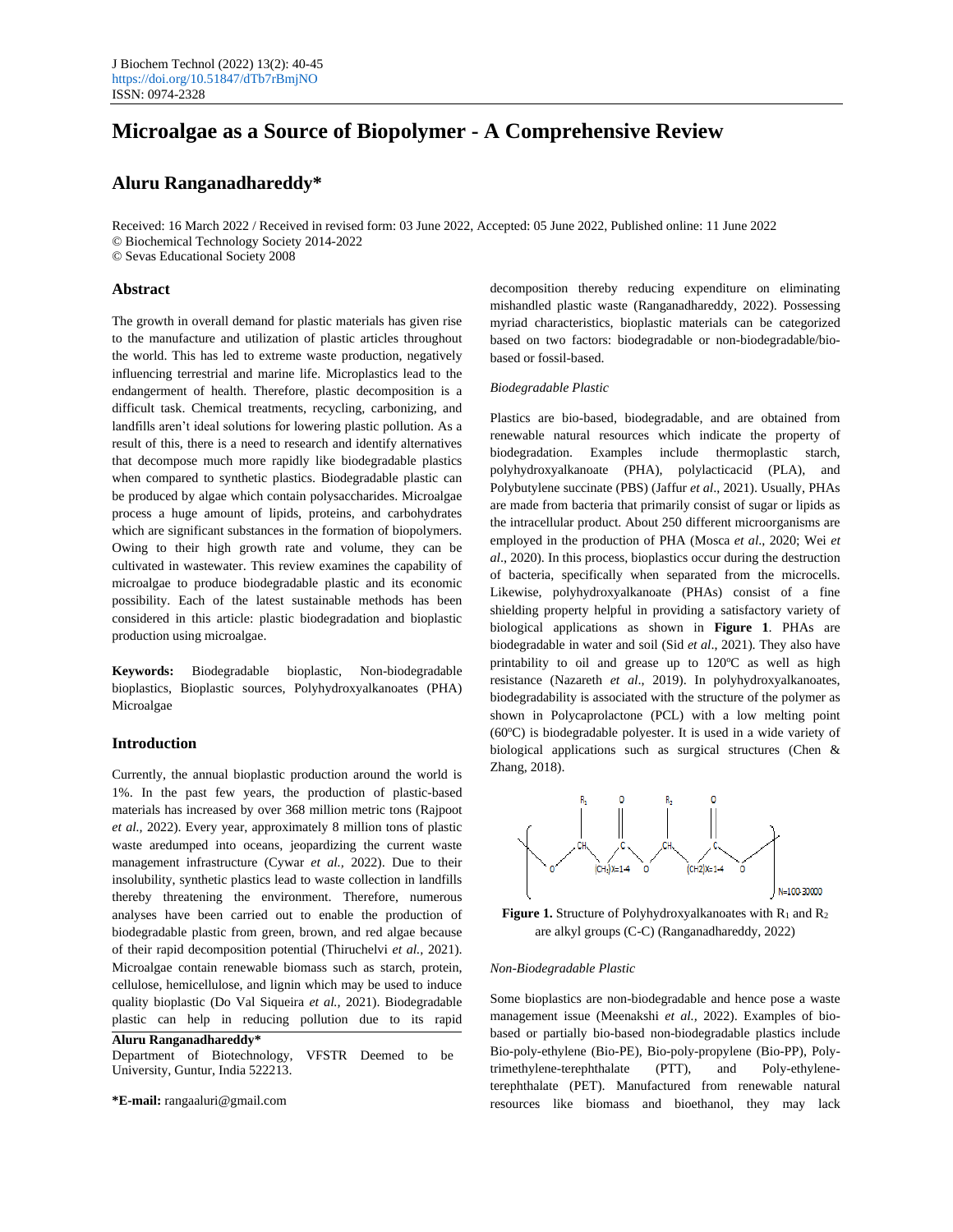biodegradability (Ranganadha *et al.,* 2020; Van Roijen & Miller*,* 2022). These reckon for 40% of bioplastic manufacturing capacity in the world or around 0.8 million tons. Poly-ethylenefuroate (PEF), which is similar to poly-ethylene-terephthalate (PET), is bio-based and also consists of good shielding qualities, rendering it perfect for the making of bottles for beverages (Haas *et al.,* 2022).

# *Pathway for the Synthesis of Polyhydroxyalkanoates*

PHB, the most common homopolymer among PHAs, has been widely studied concerning a variety of bacteria. The use of glucose for the production of PHA is the most prevalent pathway in bacteria. This process leads to the production of acetyl-CoA and NADPH via glycolysis and the pentose phosphate pathway. Further, the enzyme, β-ketothiolase (PhaA) is used to convert acetyl-CoA into acetoacetyl-CoA. In the following step, the NADPH serves as a cofactor for the acetoacetyl-CoA dehydrogenase enzyme (PhaB) to reduce it to 3-hydroxybutyryl-CoA. P (3HB) polymerase (PhaC) catalyzes the final step in the synthesis of PHB, which occurs when the 3-hydroxybutyryl-CoA polymerizes into PHB (Mohapatra *et al*., 2017). In addition, increasing the ratio of NADPH to NADP+ boosts the production of PHA (Alsiyabi *et al*., 2021). Three main pathways for

microbial PHA synthesis have been revealed through studies involving the biosynthesis of PHA. Three enzymes, PHA synthase, β-ketothiolase, and NADPH dependent acetoacetyl-CoAreductase are mainly involved in the governing of Pathway I of the biosynthesis of PHA. *phaC*, *phaA*, and *phaB*, respectively, encode theseenzymes (Syahirah *et al*., 2020). It was reported that *Ralstonia eutropha* follows this pathway for the PHA synthesis. Microorganisms utilize fatty acids as part of Pathway II of PHA synthesis (Costa *et al*., 2018). PHA monomers are synthesized from acyl-CoA produced following fatty acid β-oxidation. Enzymes involved in this pathway include epimerase, 3-ketoacyl-CoA, acyl-CoA oxidase (putative), and (*R*)-enoyl-CoA hydratase/enoyl-CoA hydrataseI. The 3-hydroxyacyl-CoAmoleculefunctionsas a precursor molecule for the synthesis of PHA. Numerous microorganisms such as *P. aeruginosa, Aeromonas hydrophila,* and *Pseudomonas putida* synthesize MCL-PHAs. Two key enzymes, malonyl-CoA-ACP transacylase (FabD) and 3-hydroxyacyl-ACP-CoA transferase (PhaG) are required for the pathway III for the synthesis of PHA. 3 hydroxyacyl-ACP, from which 3-hydroxyacyl-CoA is then formed, is the precursor supplied by these enzymes. PHA synthase then catalyzes the process of synthesizing PHA **Figure 2** (Zhang *et al*., 2020).



**Figure 2.** Biosynthetic pathway of Polyhydroxtbutyratye in microbes (Ranganadha *et al*., 2021)

## *Bioplastic Sources*

#### *Agricultural Crops*

Bioplastics are made from proteins, polysaccharides, and other carbon sources (Haas *et al.,* 2022). Thermoplastic starch is the most extensively utilized bioplastic is thermoplastic starch, prepared either by modifying starch using hydrophilic plasticizers or by microbial fermentation and enzymatic saccharification. Nonetheless, plasticizers use starch-based bioplastics which are retained for long period and further recrystallize and cause mechanical characteristics to inhibit degradation. To solve this, nanocomposites created from starch-based bioplastics can be added to nanoparticles for usage in components of automobiles, materials utilized in packaging, and pharmaceutical delivery (Mukherjee *et al.,* 2019). By using a variety of terrestrial crops, starch is derived frequently. For the formation of bioplastic sheets, cassava starch was altered with glycerol, distilled water, and vinegar. Coconut husk fibers are also used to support cassava starch obtained bioplastics (Ozdamar & Murat, 2018). Tapioca starch will make excellent, elastic, and tough bioplastic, whereas starch derived from potato has traits of affluence and drying capacity. Bioplastics can also be made from proteins like wheat gluten. Due to bacterial sugar absorption, sugarcane can also be used to make bioplastics (Ranganadha *et al.,* 2020). Likewise, oil can be used for bioplastic synthesis as it is a useful carbon source.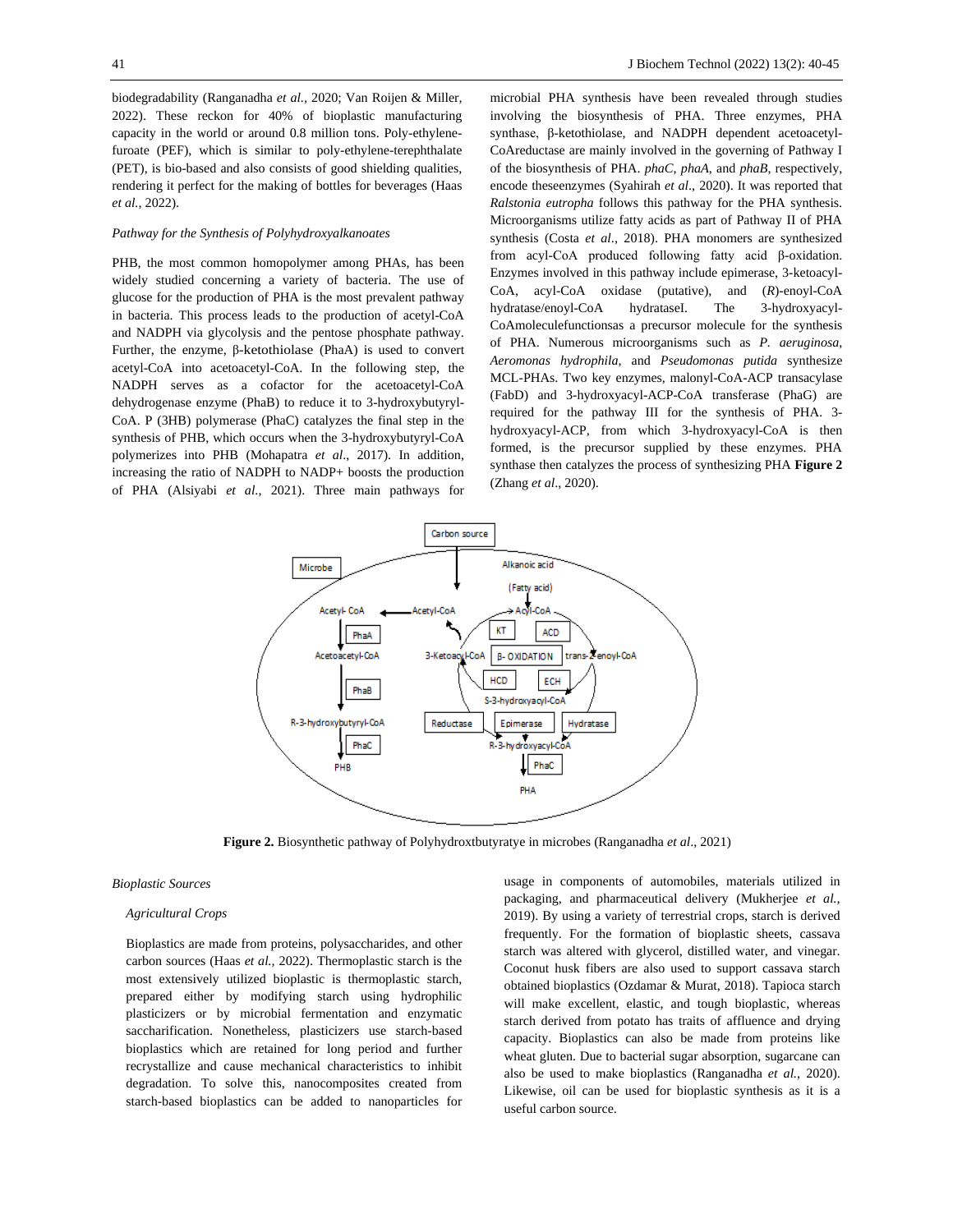#### *Wastewater Sources*

Wastewater, which consists of high salts and organic content, acts as a beneficial reserve that may be used for a diversity of schemes and aspirations (Zhou *et al.,* 2019). From two-stage processing comprising anaerobic fermentation and aerobic conversion using municipal wastewater, polyhydroxyalkanoates are formed. Also by wastewater treatment, PHBs may be produced by thermal cracking. Starchbased bioplastic is formed from the potato processing sector of wastewater (Hatti-Kaul *et al.,* 2020). Wood mill effluents and municipal sewage sludge are both wastewaters that have been scrutinized for bioplastic manufacture.

#### *Organic Waste Sources*

Food processing waste is an important advantage of bioplastics. Vegetable wastes are used to produce creative bioplastic films and agriculture wastes for starch or cellulosebased bioplastics (Jha & Kumar, 2019). Bioplastics can be formed with the help of various sources like rice bran, Kraft lignin extraction, and also microcrystalline cellulose extracted from the seeds of avocado, jackfruit, and peels of cassava (Othman *et al.,* 2021). There are two available choices for biodegradable plastic film manufacturing, namely cocoa pod husk and sugarcane bagasse (Ranganadhareddy, 2022).

#### *Algae-Based Sources*

Microalgae can be used as biomass for the manufacture of bioplastics and their cells are used for the extraction of starch and PHBs as shown in **Figure 3** (Ranganadha *et al*.*,* 2021). Chlorella and spirulina play a major role in microalgae. Under the observation of an SEM microscope, they exhibit tiny cells, less than 50mm overall (Zhang *et al.,* 2019). The tiny cells enhance matrix dispersion, blending with poly olefins, making this microalgal biomass optimal for fiber and film applications where minute particle size is a major necessity. Therefore, spirulina and chlorella show greater delta and modulus values than those containing 80%-100% polyethylene samples. At 50%-65% polyethylene, spirulina has superior qualities tochlorella owing to its hydrophobic, nonpolar amino acids and sustaining interaction with polyethylene and chlorella. Chlorella performs great in 20%, 35%, and 80% concentrations of polyethylene as small percentages can blend easily in a separate phase. So chlorella has stronger bioplastic properties and spirulina is good at blends (Di Caprio *et al.,* 2020). Spirulina platens can also be used to fashion another highly biodegradable bioplastic. *Nannochloropsis* and *Phaeodactylum tricornutum* are additional microalgae or cyanobacteria used in the production of bioplastics (Abdo & Ali, 2019).



**Figure 3.** Algae conversion to bioplastic (Rajpoot *et al.,* 2022)

### *Polyhydroxyalkanoates*

Microorganisms generated by polyhydroxyalkanoates are environmentally friendly and consist of properties corresponding to petrochemical polymers (Ranganadha & Chandrasekhar, 2021). Biopolymers are formed as a result of nitrogen deficit. Including PHA biopolymers, *Synechococcus subsalsus* and spirulina produce approximately 14-18 carbon chains. However, *chlorella minutissima* is unable to produce PHA biopolymers due to a lack of nitrogen. Microbial and culture strains changed the monomer makeup (Reddy *et al.,* 2017). These are linear polyesters made from sugar or lipid fermentation by bacteria. A mixed-integer nonlinear programming approach had been created to improve PHA plant conformation. This approach raises the plant's net values and aids in discovering suitable growing conditions (Kartik *et al.,* 2021). It also provides alternatives for biopolymer extraction from cells and also a method for unsheathing the number of biopolymers.

#### *Production of Biopolymers from Algae Biomass*

Algal biomass can be converted into biopolymers using three methods. Natural biopolymers are produced by cell factories within microalgal biomass (1st route), biopolymeric products are produced by fermenting microalgal biomass with microorganisms (2nd route), and composite microalgal biopolymers are produced by mixing microalgal biomass with some additives (3rd route) (Khan *et al.,* 2022). Using a source of light during photosynthesis, to create polymers inside the algal biomass is the first route. Microalgae require only a little amount of nutrition, rendering them ideal for biopolymer production. Changes in light intensity and frequency can induce the buildup of specific chemical compounds (Costa *et al.,* 2019). Adjusting the exposure time and intensity could result in more biopolymer production. However, UV irradiation can be utilized to synthesize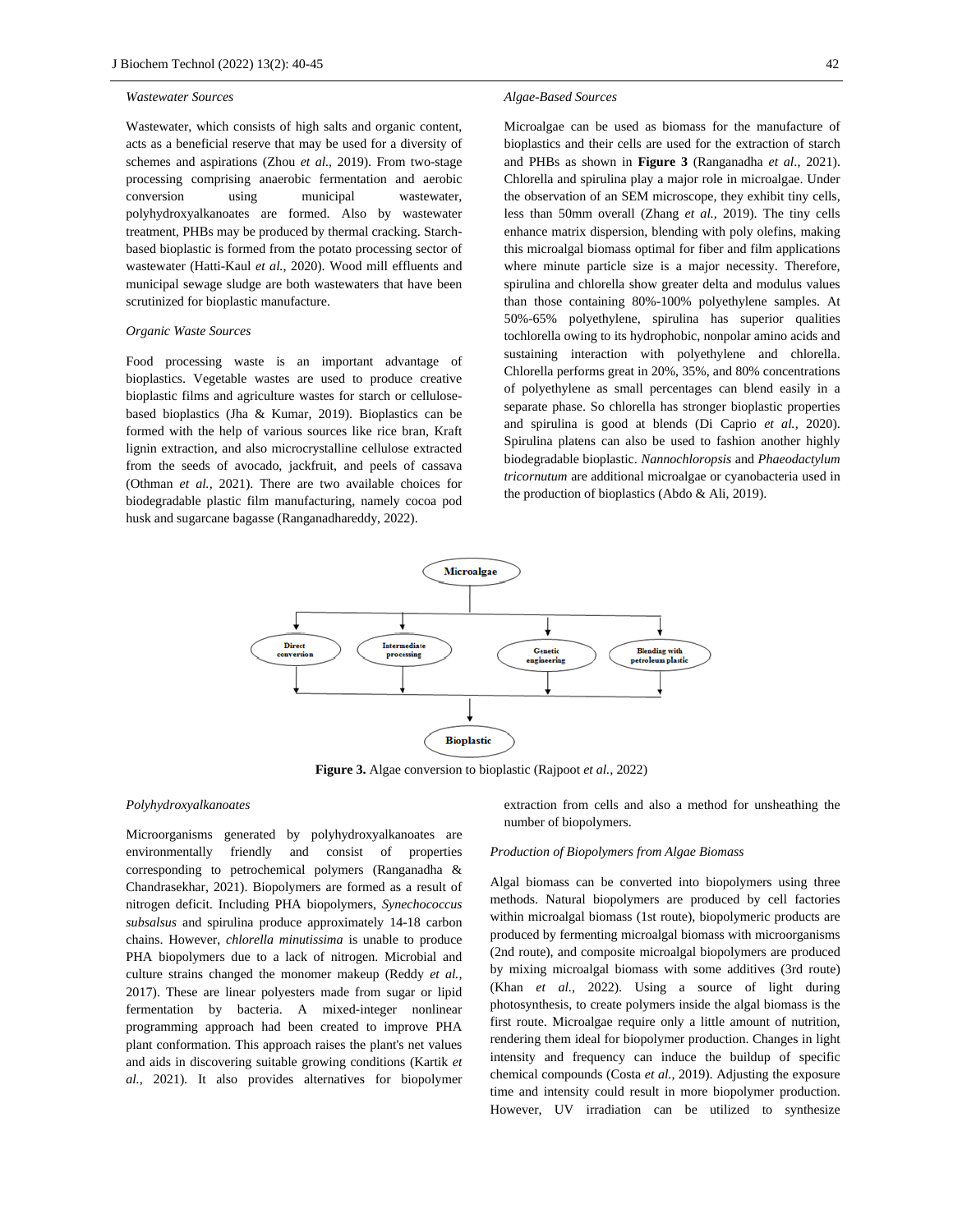biopolymers in an effortless and environmentally friendly method and gamma irradiation has been demonstrated to improve material qualities in recent years. Free radicals, produced by UV radiation, react with starch to generate cross-linked chains. Therefore, UV could be employed to produce and construct biopolymers with appropriate properties. The fermentation process is included in the second path. During the fermentation process, algae-producing enzymes convert bio-mass into bioproducts comprising biopolymers (Ananthi *et al.,* 2021). Before the fermentation process, recent research concentrated on the extraction of important proteins, carbohydrates, and lipids and the fragmentation of algal biomass. A study presented a novel subcritical hydrothermal process for breaking down algal biomass with water and subsequently, fermented to form polyhydroxyalkanoates. The third approach is used to create algae-polymer mixtures. Compression is the most common method for creating bio-composites, which entails compressing of retaining microalgae and additives in a mold (Kardile & Shirsat, 2020; Choi *et al.,* 2022). Another frequently used process is solvent casting. In this, microalgae and additives are dissolved in a solvent and dried on surfaces to make films. PVA-algae is produced through this approach.

#### *Applications*

# *Food Packaging*

The food industry is particularly concerned about pitfalls in packaging these days and is also always overseeing the requirements and grades of food processing around the world. The food industry's essential requirements of long-term sustainability and quality depend on the development of novel bioplastic-based packaging. Bioplastics that are easily compostable or degradable have the potential to fulfill the need for high-quality storage and also low-cost packaging with minimal impact on the environment, ease of actualization, and low restraint (Mostafavi & Zaeim, 2020). Oxygen permeability, moisture, and mechanical qualities are all important characteristics offood packaging. Two of the most prevalent needs for food packaging are water and oxygen protection.

#### *Biomedical Applications*

Polymers can be used for a wide range of medical and biological applications (Lippi & Plebani, 2020; Juliana *et al.,* 2021). In the biomedical field, advances in biodegradable polymers have led to the fruition of drug delivery systems and devices for tissue engineering. The diameter of the perforations in these membranes ranges from 60 to 300 mm. Nanocelluloses and their composites are heavily used in the research of bioplastics for the manufacturing of medical implants (Rol *et al.,* 2019).

#### *3D Printing*

In contemporary studies, 3D printing and magnetically sensitive nanocellulose-based materials have been produced. Because of their biocompatibility, polyhydroxyalkanoates are also suitable for application in the medical fields such as in the detection of cancer, post-surgical ulcer therapy, bone tissue engineering, wound healing dressings, artificial blood arteries, heart valves, and so on (Reddy *et al.,* 2019; Chen *et al.,* 2022).

# **Conclusion**

Bioplastics derived from microalgal biomass can help address plastic concerns, expand the market for bioplastics, and contributeto environmental sustainability. This study looked into the current condition of the synthesis of bioplastics from microalgae resources. The sources, analyses, manufacture, implementation, and sustainability of bioplastics had been examined to define the field. Production of bioplastics without any need for chemical extraction is the optimal approach. However, the majority of microalgae biomass needs chemical treatment to transform it into bioplastic, leaving chemical waste behind. Nevertheless, green technologies can be used to make these bioplastics, but further improvement is necessary to optimize the downstream process of manufacturing microalgae bioplastics namely processing time, quality, cost and applications. Furthermore, to increase the mechanical properties of microalgal biomass, several additional biomaterials can also be employed as additives. The most common algae species used in the manufacture of bioplastics and plastic blends are chlorella and spirulina. To solve the economic viability concerns inhibiting the widespread usage of microalgae-based bioplastics up for sale, further research into microalgae-based bioplastic manufacturing processes is required.

## **Acknowledgments:** None

**Conflict of interest:** None

**Financial support:** None

**Ethics statement:** None

# **References**

- Abdo, S. M., & Ali, G. H. (2019). Analysis of polyhydroxybutrate and bioplastic production from microalgae. *Bulletin of the National Research Centre*, *43*(1), 1-4. doi:10.1186/s42269-019-0135-5
- Alsiyabi, A., Brown, B., Immethun, C., Long, D., Wilkins, M., & Saha, R. (2021). Synergistic experimental and computational approach identifies novel strategies for polyhydroxybutyrate overproduction. *Metabolic Engineering, 68*, 1-13. doi:10.1016/j.ymben.2021.08.008
- Ananthi, V., Balaji, P., Sindhu, R., Kim, S. H., Pugazhendhi, A., & Arun, A. (2021). A critical review on different harvesting techniques for algal based biodiesel production. *Science of The Total Environment*, *780*, 146467. doi:10.1016/j.scitotenv.2021.146467.
- Chen, G. Q., & Zhang, J. (2018). Microbial polyhydroxyalkanoates as medical implant biomaterials. *Artificial Cells, Nanomedicine, and Biotechnology*, *46*(1), 1-18. doi:10.1080/21691401.2017.1371185
- Chen, X., Yang, J., Shen, M., Chen, Y., Yu, Q., & Xie, J. (2022). Structure, function and advance application of microwave-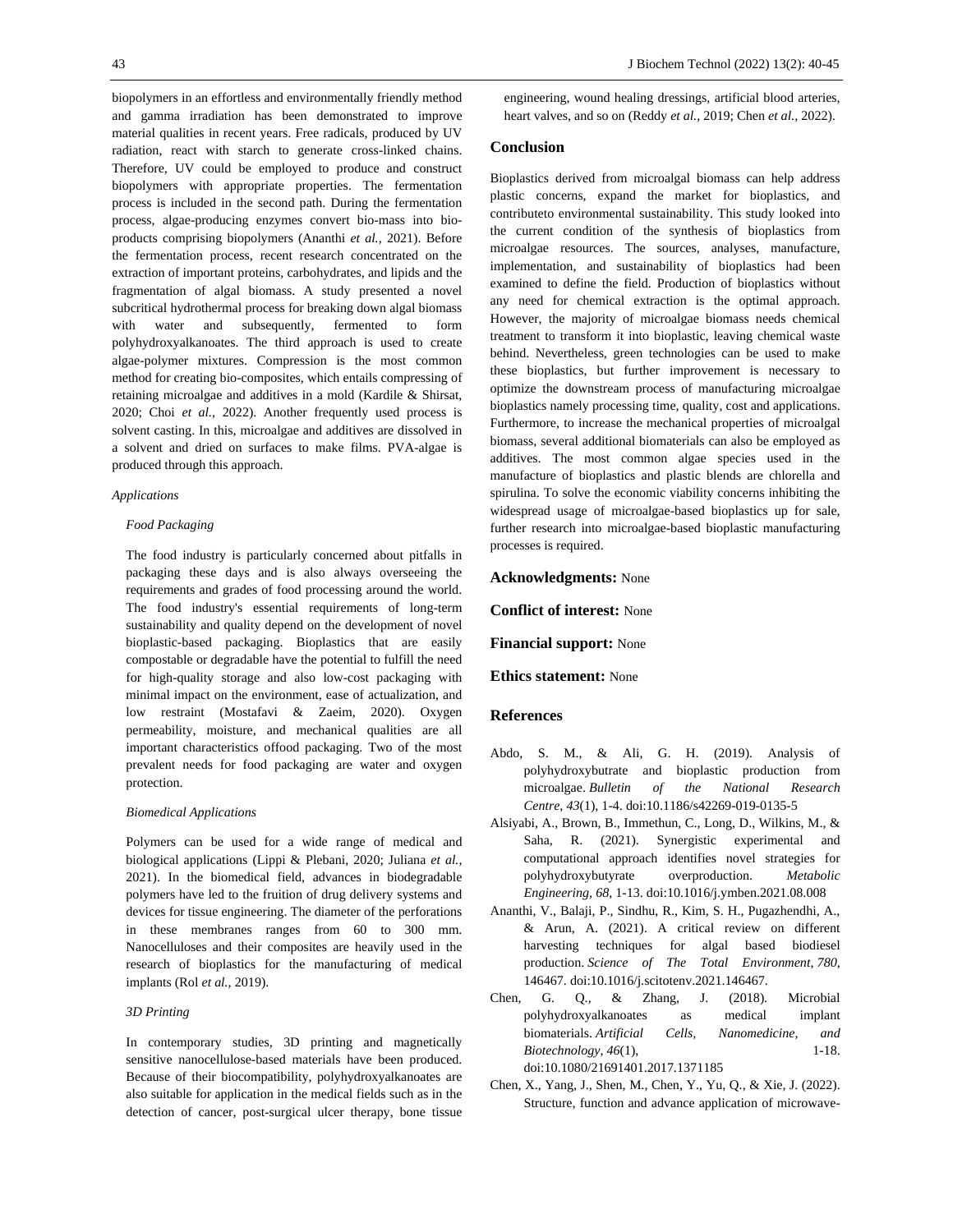treated polysaccharide: A review. *Trends in Food Science & Technology*.*123*, 198-209. doi:10.1016/j.tifs.2022.03.016.

- Choi, H. I., Sung, Y. J., Hong, M. E., Han, J., Min, B. K., & Sim, S. J. (2021). Reconsidering the potential of direct microalgal biomass utilization as end-products: A review. *Renewable and Sustainable Energy Reviews*, 111930. doi:10.1016/j.rser.2021.111930.
- Costa, J. A. V., Moreira, J. B., Lucas, B. F., Braga, V. D. S., Cassuriaga, A. P. A., & Morais, M. G. D. (2018). Recent advances and future perspectives of PHB production by cyanobacteria. *Industrial Biotechnology*, *14*(5), 249-256. doi:10.1089/ind.2018.0017.
- Costa, S. S., Miranda, A. L., de Morais, M. G., Costa, J., & Druzian, J. I. (2019). Microalgae as source of polyhydroxyalkanoates (PHAs) - A review. *International Journal of Biological Macromolecules*, *131*, 536-547. doi:10.1016/j.ijbiomac.2019.03.099
- Cywar, R. M., Rorrer, N. A., Hoyt, C. B., Beckham, G. T., & Chen, E. Y. X. (2022). Bio-based polymers with performance-advantaged properties. *Nature Reviews Materials*, *7*(2), 83-103. doi:10.1038/s41578-021-00363-3.
- Di Caprio, F., Altimari, P., & Pagnanelli, F. (2020). New strategies enhancing feasibility of microalgal cultivations. In *Studies in Surface Science and Catalysis* (Vol. 179, pp. 287-316). Elsevier. doi:10.1016/B978-0-444-64337- 7.00016-1.
- do Val Siqueira, L., Arias, C. I. L. F., Maniglia, B. C., & Tadini, C. C. (2021). Starch-based biodegradable plastics: Methods of production, challenges and future perspectives. *Current Opinion in Food Science*, *38*, 122-130. doi:10.1016/j.cofs.2020.10.020.
- Haas, V., Wenger, J., Ranacher, L., Guigo, N., Sousa, A. F., & Stern, T. (2022). Developing future visions for bio-plastics substituting PET–A backcasting approach. *Sustainable Production and Consumption*, *31*, 370-383. doi:10.1016/j.spc.2022.02.019.
- Hatti-Kaul, R., Nilsson, L. J., Zhang, B., Rehnberg, N., & Lundmark, S. (2020). Designing biobased recyclable polymers for plastics. *Trends in Biotechnology*, *38*(1), 50- 67. doi:10.1016/j.tibtech.2019.04.011.
- Jaffur, N., Jeetah, P., & Kumar, G. (2021). A review on enzymes and pathways for manufacturing polyhydroxybutyrate from lignocellulosic materials. *3 Biotech*, *11*(11), 1-24. [doi:10.1007/s13205-021-03009-x](https://doi.org/10.1007/s13205-021-03009-x)
- Jha, A., & Kumar, A. (2019). Biobased technologies for the efficient extraction of biopolymers from waste biomass. *Bioprocess and Biosystems Engineering*, *42*(12), 1893-1901.
- Juliana, B. S., João, R. P., Bruno, C. M., Maria, A. M. R., & Filomena, F. (2021). Microbial production of mediumchain length polyhydroxyalkanoates. *Process Biochemistry, 102*, 393-407. [doi:10.1016/j.procbio.2021.01.020.](https://doi.org/10.1016/j.procbio.2021.01.020)
- Kardile, D., & Shirsat, M. (2020). Synthesis and in vitro evaluation of coupled mercaptobenzimidazole derivatives used as a potent biological agent. *International Journal of Pharmaceutical and Phytopharmacological Research*, *10*(1), 127-133.

Kartik, A., Akhil, D., Lakshmi, D., Gopinath, K. P., Arun, J., Sivaramakrishnan, R., & Pugazhendhi, A. (2021). A critical review on production of biopolymers from algae biomass and their applications. *Bioresource Technology*, *329*, 124868.

[doi:10.1016/j.biortech.2021.124868.](https://doi.org/10.1016/j.biortech.2021.124868)

- Khan, M.J., Singh, N., Mishra, S., Ahirwar, A., Bast, F., Varjani, S., Schoefs, B., Marchand, J., Rajendran, K., Banu, J. R., et al. (2022). Impact of light on microalgal photosynthetic microbial fuel cells and removal of pollutants by nanoadsorbent biopolymers: updates, challenges and innovations. *Chemosphere*, *288*, 132589. doi:10.1016/j.chemosphere.2021.132589.
- Lippi, G., & Plebani, M. (2020). Integrated diagnostics: the future of laboratory medicine?. *Biochemia Medica*, *30*(1), 18-30. [doi:10.11613/BM.2020.010501](https://doi.org/10.11613/BM.2020.010501)
- Meenakshi, S., Trilokesh, C., Gayathri, G., Uppuluri, K. B., & Kaleekkal, N. J. (2022). Direct entrapment and statistical optimization of cellulolytic enzymes on PVDF membranes for the hydrolysis of corncob lignocelluloses. *Journal of Molecular Liquids*, *346*, 117087. doi:10.1016/j.molliq.2021.117087.
- Mohapatra, S., Maity, S., Dash, H., Das, S., & Pattnaik, S., Rath, C. C., & Samantaray, D. P. (2017). Bacillus and biopolymer: prospects and challenges. *Biochemistry and Biophysics Reports*, *12*, 206-213. doi:10.1016/j.bbrep.2017.10.001.
- Mosca, A., Dalfino, L., Romanelli, F., Stolfa, S., Prete, R. D., & Santacroce, L. (2020). Effectiveness of colistin with rifampicin and meropenem against colistin-resistant Acinetobacter baumannii strains: An in vitro study. *Pharmacophore*, *11*(2), 1-6.
- Mostafavi, F. S., & Zaeim, D. (2020). Agar-based edible films for food packaging applications-A review. *International Journal of Biological Macromolecules*, *159*, 1165-1176. doi:10.1016/j.ijbiomac.2020.05.123.
- Mukherjee, A., Knoch, S., Chouinard, G., Tavares, J. R., Dumont, M. J. (2019). Use of bio-based polymers in agricultural exclusion nets: A perspective. *Biosystems Engineering, 180*, 121-145. doi:10.1016/j.biosystemseng.2019.01.017.
- Nazareth, M., Marques, M., Leite, M., & Castro, Í. B. (2019). Commercial plastics claiming biodegradable status: Is this also accurate for marine environments?. *Journal of Hazardous Materials*, *366*, 714-722. doi:10.1016/j.jhazmat.2018.12.052.
- Othman, N. A., Adam, F., & Yasin, N. H. M. (2021). Reinforced bioplastic film at different microcrystalline cellulose concentration. *Materials Today: Proceedings*, *41*, 77-82. doi:10.1016/j.matpr.2020.11.1010.
- Özdamar, E. G., & Murat, A. T. E. Ş. (2018). Rethinking sustainability: A research on starch based bioplastic. *Journal of Sustainable Construction Materials and Technologies*, *3*(3), 249-260.
- Rajpoot, A. S., Choudhary, T., Chelladurai, H., Verma, T. N., & Shende, V. (2022). A comprehensive review on bioplastic production from microalgae. *Materials Today: Proceedings*, *56*, 171-178. doi:10.1016/j.matpr.2022.01.060.